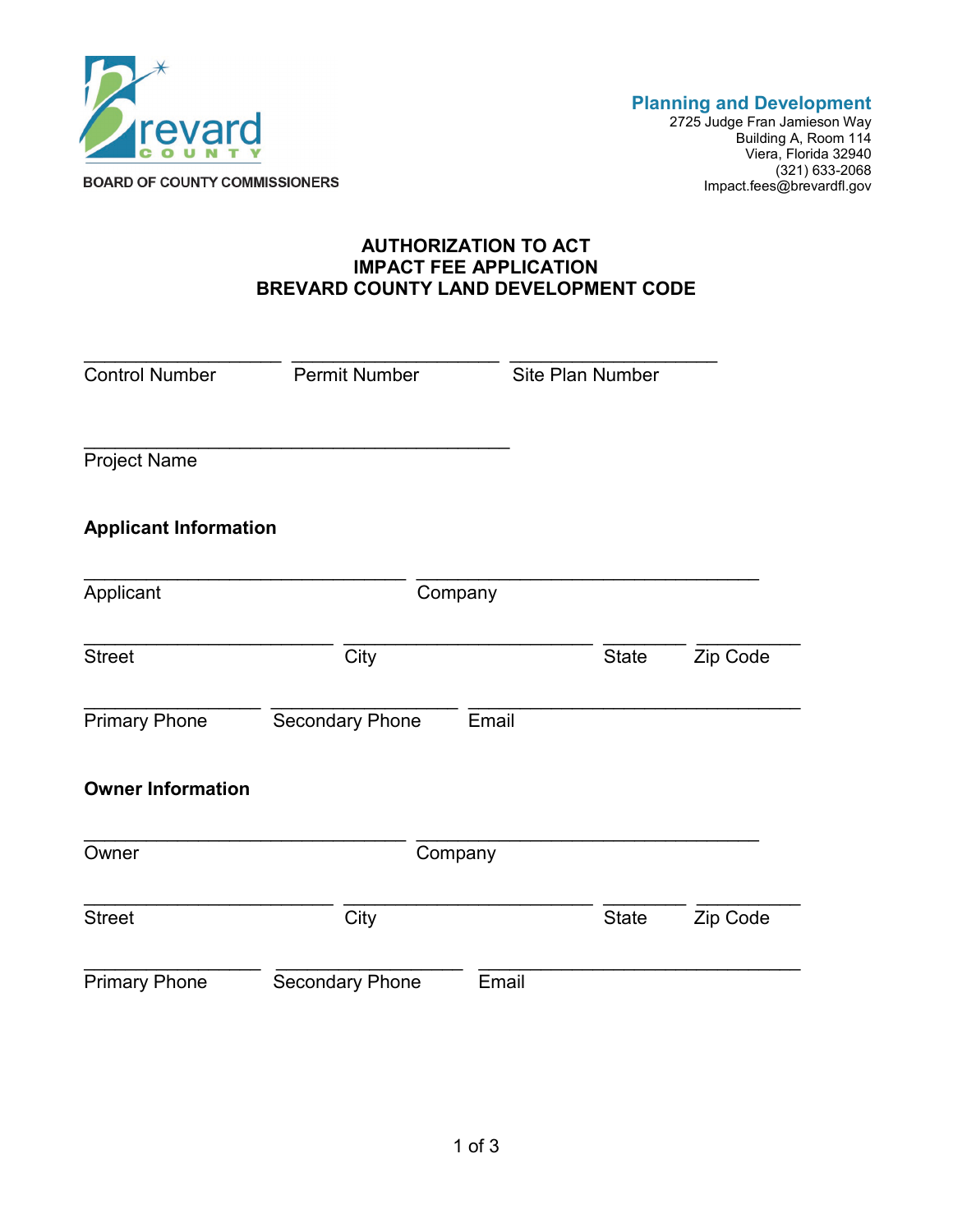## **Subject Property Information**

| Unincorporated                   | Incorporated       |                    |              |
|----------------------------------|--------------------|--------------------|--------------|
| <b>Street</b>                    | City               | <b>State</b>       | Zip Code     |
| <b>Legal Description</b>         |                    |                    |              |
| Sec.<br>Sub.<br>Twp.<br>Rng.     | Parcel/Blk.<br>Lot |                    |              |
| <b>Type of Project</b>           |                    |                    |              |
| New Single-Family Dwelling       | New Mobile Home    |                    |              |
| Deeded Lot                       | <b>Leased Lot</b>  |                    |              |
| <b>Multi-Family Dwellings:</b>   |                    |                    |              |
| Condo                            | Townhouse          |                    |              |
| Apartment                        |                    |                    |              |
| 1-2 Stories<br>No. of Units      |                    |                    |              |
| $3 +$ Stories<br>No. of Units    |                    |                    |              |
| <b>Commercial or Industrial:</b> |                    |                    |              |
| Use                              |                    | <b>Square Feet</b> | No. of Units |

Additional Information or Comments